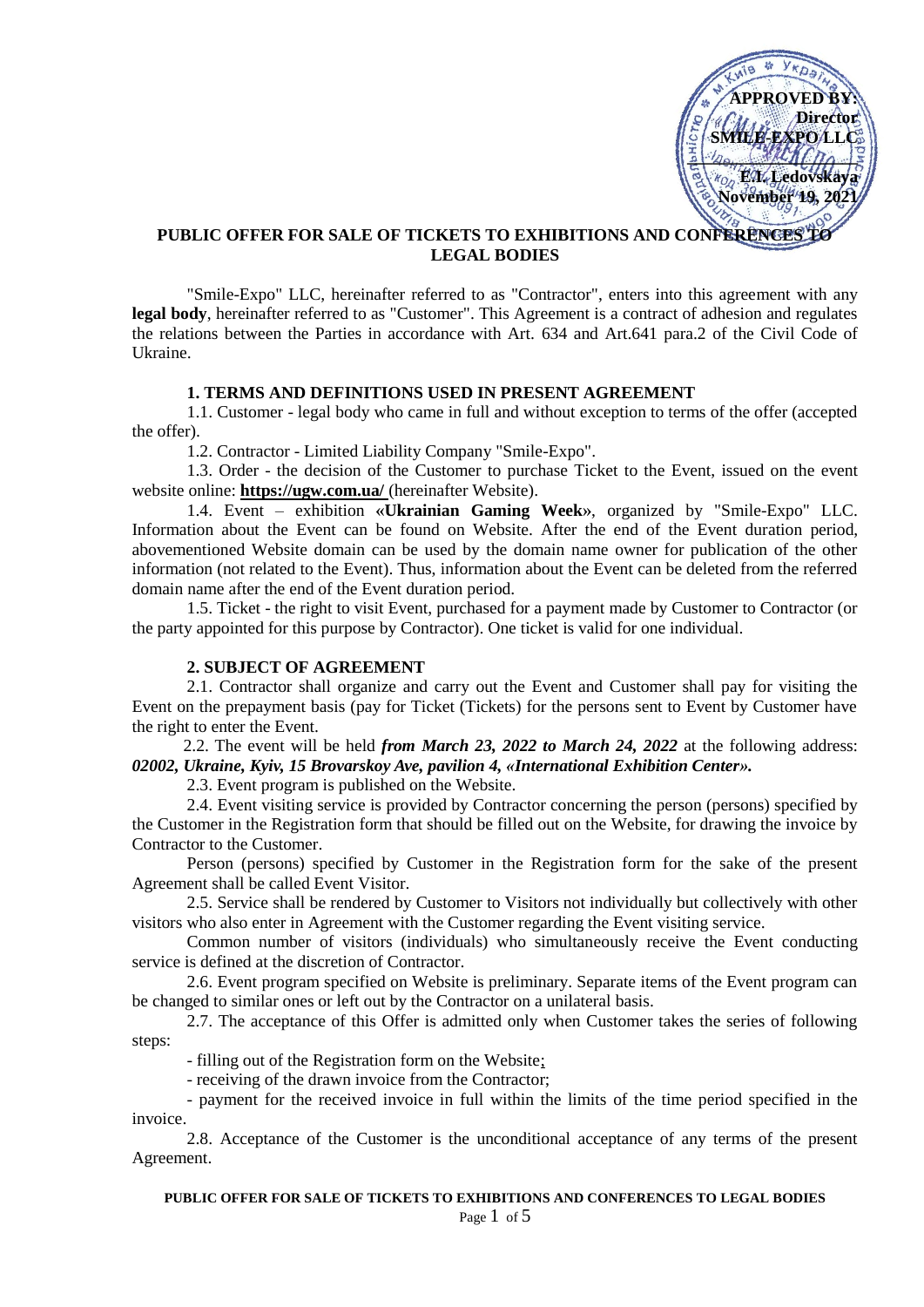## **3. RIGHTS AND OBLIGATIONS OF THE PARTIES**

### **3.1. Contractor shall:**

3.1.1. Organize the Event. If necessary, on his own behalf sign corresponding services agreements necessary for Contractor to carry out the Event.

3.1.2. Within 10 (ten) days from the moment of completion of payment for Ticket (Tickets) by the Customer, send electronic Event Ticket (Tickets) payment confirmation to Customer by means of email specified by the Customer.

3.1.3. Inform the Customer on any changes and amendments regarding the Event (its Program) by posting information about the changes on the Website.

3.1.4. Ensure presence of Contractor's representative during all Event program.

3.1.5. Not disclose any personal information of the Customer and not provide access to this information to third parties, except as required by the law.

## **3.2. Contractor shall have the right to:**

3.2.1. On a unilateral basis, change the program of the Event, posting appropriate information about changes on the Website.

3.2.2. Turn website on and off, perform preventive maintenance on the server and other equipment used in Website operation at any time convenient for Contractor.

3.2.3. Contractor reserves the right of non-fulfillment of the Services in case of force majeure (p. 5 of the present Agreement).

3.2.4. Contractor reserves the right to send newsletters involving informational and advertising materials to Customer's contact data. Making payment (part of payment) under the present Agreement confirms Customer's consent to receive informational and advertising materials relating to products/works/services offered by the Contractor and/or Contractor's counterparties, as well as the information specifying the materials previously sent by the Contractor. Customer confirms his consent to receive newsletters, electronic newsletters and other mailings (personalized or bulk) performed by Contractor at his own discretion (from any accounts used by the Contractor), for distribution of information on industry news and/or advertising of products/works/services offered by the Contractor and/or Contractor's counterparties.

3.2.5. Contractor shall have the right to take photographs, record audio and video of the whole Event and its visitors on the territory of the Event in particular.

Contractor (his counterparties and authorized persons) can use the abovementioned photos, audio and video materials at his own discretion, including, but not limited to publishing it in the printed issues, on websites, without receiving additional approval from Customer/his representatives – Event visitors (actually present on photos/video during the Event on the Event territory) and without paying any compensations/charges to Customer/his representatives – Event visitors.

Herewith, Contractor (his counterparties and authorized persons) have the right to use the abovementioned photos, audio and video materials in the way stipulated in the previous paragraph, either without adding Customer's name, or with adding Customer's name provided that the Customer gives his separate permission for such action.

Acceptance of the present Offer and payment of the invoice drawn by the Contractor shall be considered as declaring and confirming of Customer's and visitors' (whose Tickets are paid for by the Customer) consent with Contractor's rights specified in the present paragraph.

3.2.6. Contractor has the right to process visitors' personal data provided by the Customer, including gathering, systematization, collection, saving, updating, changing, depersonalization, blocking and destroying without receiving the corresponding written consent from individuals – visitors.

Acceptance of the present Offer and payment of the invoice drawn by the Contractor shall be considered as Customer's and visitors' (whose Tickets are paid for by the Customer) consent with Contractor's rights specified in this paragraph.

3.2.7. Contractor has the right to place Customer's logo taken from the open sources in the web on the Event website and on Contractor's social network accounts, if the Customer has paid for the Event ticket.

3.2.8. Organizer shall have the right to cancel the Event, by notifying the Customer in advance. In case of the Event cancellation, Organizer shall return to the Customer money received under this Agreement in the amount paid by the Customer within 15 (fifteen) working days since the day of receiving an Event cancellation notification.

**PUBLIC OFFER FOR SALE OF TICKETS TO EXHIBITIONS AND CONFERENCES TO LEGAL BODIES**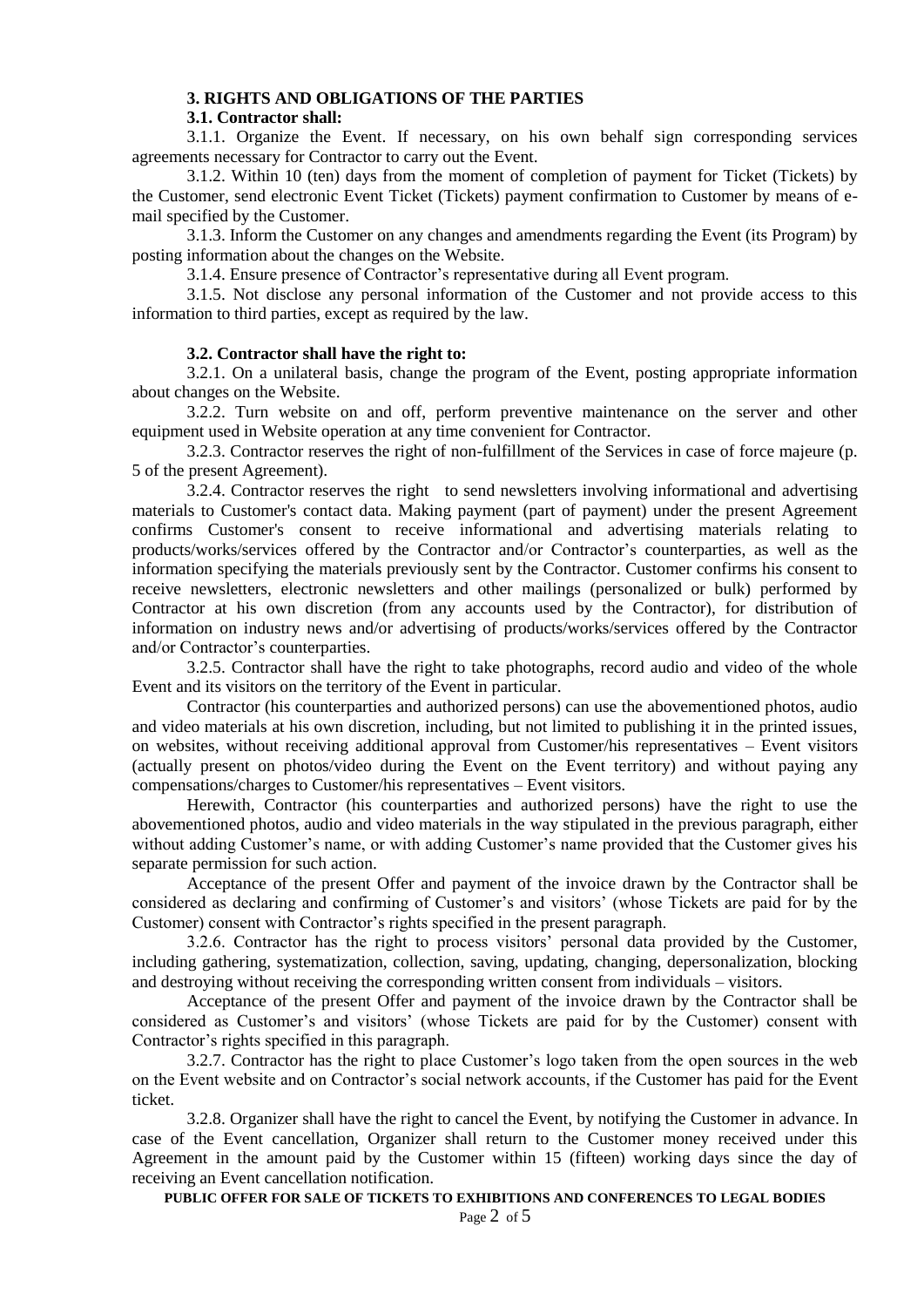3.2.9. Service Provider shall have the right to cease/restrict the sale of tickets to Event if the number of Attendees present on the territory of the Event exceeds the allowed quantity calculated at the rate of 1 person per 4 square meters of area or the attendance in the premises exceeds 50 percent of the seats.

3.2.10. In case the Attendee (Customer) disturbs public peace/ obstructs normal run of the Event program/ distributes advertising or other products unauthorized by the Customer/ creates obstacles in obtaining of services by other attendees of the Event, Service provider shall have the right to remove such violating Attendee from the Event venue.

In case of the abovementioned event, the funds paid by the Customer shall not be returned to the Customer.

3.2.11. Service Provider reserves the right to remove/refuse the right to attend the Event to persons who use swear words and/or defame the honor, dignity and reputation of Service Provider and/or persons present at the Event.

#### **3.3. Customer shall:**

3.3.1. Specify the correct information about his data (including personal data of individuals on whose names the Tickets are purchased). Should the Customer refuse to provide the necessary data, the Contractor shall have the right to refuse Event visiting.

By paying for the invoice drawn by Contractor, Customer guarantees to the Contractor that individuals – visitors (whose Tickets are paid for by the Customer) agree for processing their personal data (provided with the purpose of entering to the Event) by the Contractor, including gathering, systematization, collection, saving, updating, changing, depersonalization, blocking and destroying.

In case the provision specified in this paragraph is not fulfilled, Customer shall bear individual responsibility for risks related to the absence of such consent from a certain individual.

3.3.2. After the end of the Event, sign rendered services acceptance certificate acquired from Contractor and send it to Contractor.

3.3.3. Provide Visitor's ID when receiving a badge (ticket) granting access to the Event on demand of representative of "Smile-Expo" LLC (person with a badge – "Organizer") or on demand of representative of the third parties hired by "Smile-Expo" LLC (security, registration zone personnel).

3.3.4. Provide Visitor's ID when entering the Event territory each time on demand of representative of "Smile-Expo" LLC (person with a badge – "Organizer") or on demand of representative of the third parties hired by "Smile-Expo" LLC (security, registration zone personnel).

3.3.5. Within 3 working days from the date the Contractor submits the Certificate of rendered services, the Customer is obliged to send the signed Certificate in the written form, or a reasoned refusal to sign it to Contractor's postal address specified hereof. In case the Customer fails to fulfill the conditions of this clause, obligations of the Contractor to the Customer under this agreement shall be deemed to be performed in full, and the Certificates – duly executed even if the Contractor is the only party to sign the Certificate.

3.3.6. Shall not to use the services of the Service Provider in any form (including, but not limited to: stand space, promotion on the entire territory of the Event, information for advertising messages, information for news messages on the website and in social networks of the Service Provider and any other services) for the purposes of dissemination/promotion of information about its (Customer's) and/or third parties' products, services, as well as about the event (including, but not limited to: party, afterparty, conference, exhibition, seminar, competition, etc.).

3.3.7. In the event that public authorities and/or local governments introduce the rules stipulating the holding and attending of public events, it's required to have a negative result for COVID-19 test with polymerase chain reaction or a rapid test for coronavirus SARS-CoV antigen taken no more than 72 hours before the Event or a document confirming that a person has taken a full course of vaccination, an international, domestic or foreign certificate confirming vaccination against COVID-19 with one dose of a single-dose vaccine or two doses of a two-dose vaccine (green certificates) included by the World Health Organization in the list of vaccines authorized for emergency use, a negative result of testing by polymerase chain reaction or recovery from this disease, the validity of which is confirmed by the Unified State Web Portal of Electronic Services (hereinafter referred to as the «Document»), including Diia mobile application. The Customer's representatives undertake to carry and present an authentic Document on the first request of the Organizer.

Page 3 of 5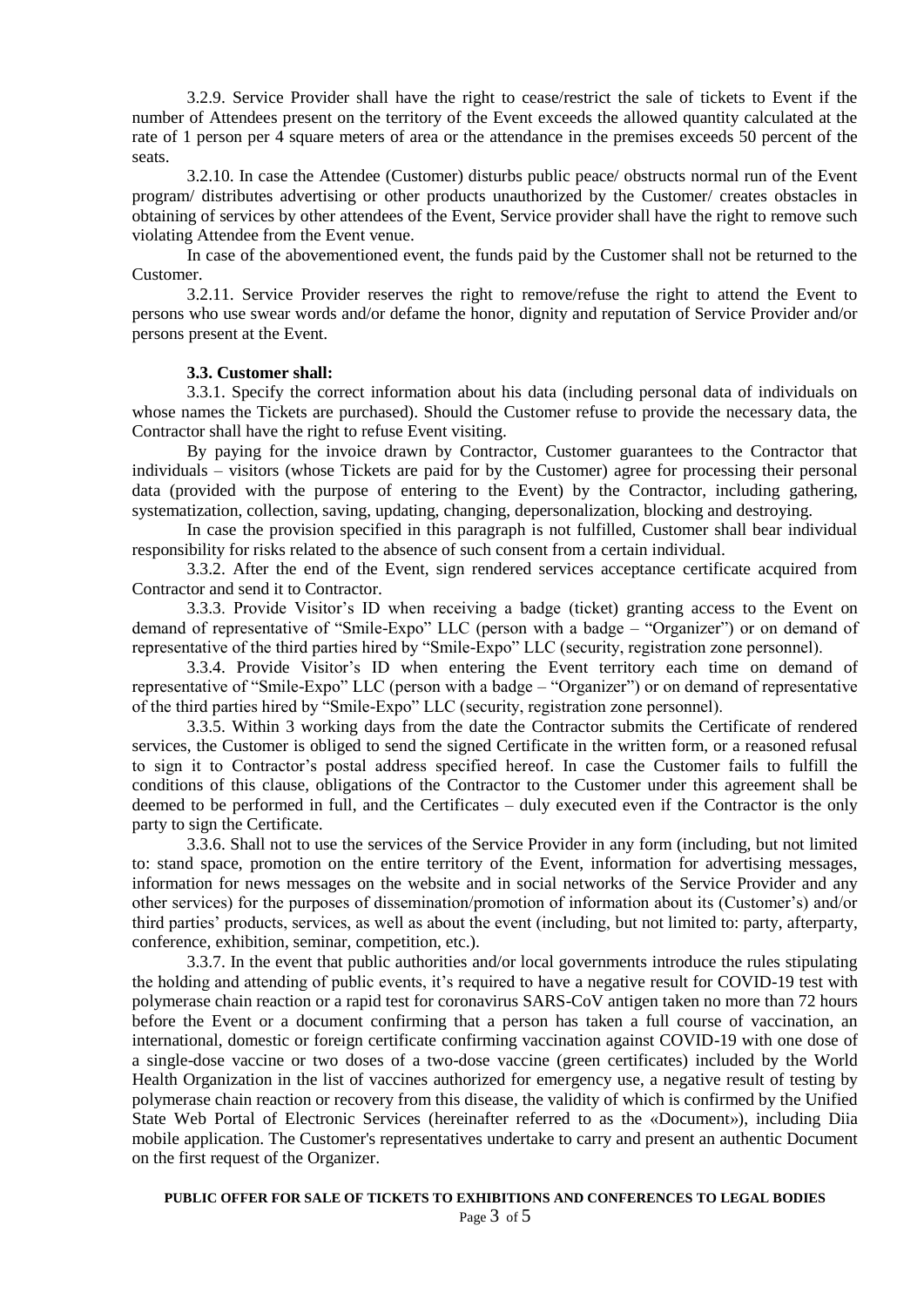3.3.8. Not send to Contractor Event visiting applications from the persons under 21 (twenty one) years of age.

## **3.4. Customer shall have the right to:**

3.4.1. Select payment method for the Ticket from those offered by Contractor on the website.

3.4.2. At own discretion, check the information before sending a Registration form. Customer shall bear full responsibility for authenticity and eligibility for data usage specified during filling out of a Registration form (including personal data of individuals on whose names the Tickets are purchased).

3.4.3. Change one Visitor to another Visitor from the Customer's side, not exceeding the quantity of purchased tickets. For this purpose, Customer shall send data for substitution to help@smileexpo.center not less than 3 days before the Event.

3.4.4. Receive closing documentation set from the Contractor following the completed payment for Ticket(s).

3.5. Tickets that have been paid for by the Customer are non-refundable. Contractor shall not return accepted payment to the Customer in case Visitors fail to attend the Event because of the reasons not related to Contractor's violation of the present Offer terms.

## **4. LIABILITY AND DISPUTES RESOLUTION**

4.1. Contractor shall not be liable for non-compliance or improper compliance of services on his part or on the part of third parties, arising due to the unreliability, failure or delay of confirming information provided by the Customer and arising as a result of other violations of the terms of the Offer by the Customer.

4.2. Contractor shall not be liable for the nonconformity of the Event with Customer's (Visitors') expectations and his subjective judgment.

4.3. Contractor shall have the right to remove the disturbing Visitor from the Event territory in case such Visitor violates public order/prevents the Event Program from its course/interferes with other visitors' obtainment of services.

If the situation stipulated in this paragraph arises, the funds paid by the Customer shall not be returned to the Customer.

4.4. In case of violation of p.3.3.6. hereto by the Customer, Service Provider shall have the right to remove such violator from the Event venue.

In case of the abovementioned event, the funds paid by the Customer shall not be returned to the Customer.

4.5. In case of violation by the representatives of the Customer of p.3.3.7. of this Agreement refusal to present the Document, the Organizer shall have the right to remove such person/persons from the venue of the Event. In cases specified in this paragraph, the funds paid by the Customer shall not be returned to the Customer. In case of detection of this violation and/or presenting of a fake Document, all responsibility shall be borne by the Customer.

4.6. Contractor shall not be liable for any Visitor's personal belongings that get lost, damaged or fully or partially ruined in any other way on the Event. In such cases, the affected owner may choose to approach to law enforcement authorities with corresponding requests in order to establish the truth and bring guilty persons to responsibility. Visitors' actions related to full or partial loss of personal belongings shall not disturb Event's normal course or create any difficulties/interruptions/inconveniences for the persons present at the Event, including with the aim of solving problems related to the lost belongings.

4.7. Parties shall make all efforts to reach consent on the matters of argument by means of negotiations. In the event of failure to reach consent by means of negotiations, controversies must be submitted for settlement in court at the location of Contractor.

4.8. For all other matters not provided in this Offer, Parties shall be governed by the acting legislation of Ukraine.

#### **5. FORCE MAJEURE**

5.1. Parties shall not be responsible for the complete or partial failure to fulfill their obligations under the present Agreement if such failure is caused by force majeure, i.e. extraordinary and unavoidable conditions under the given circumstances.